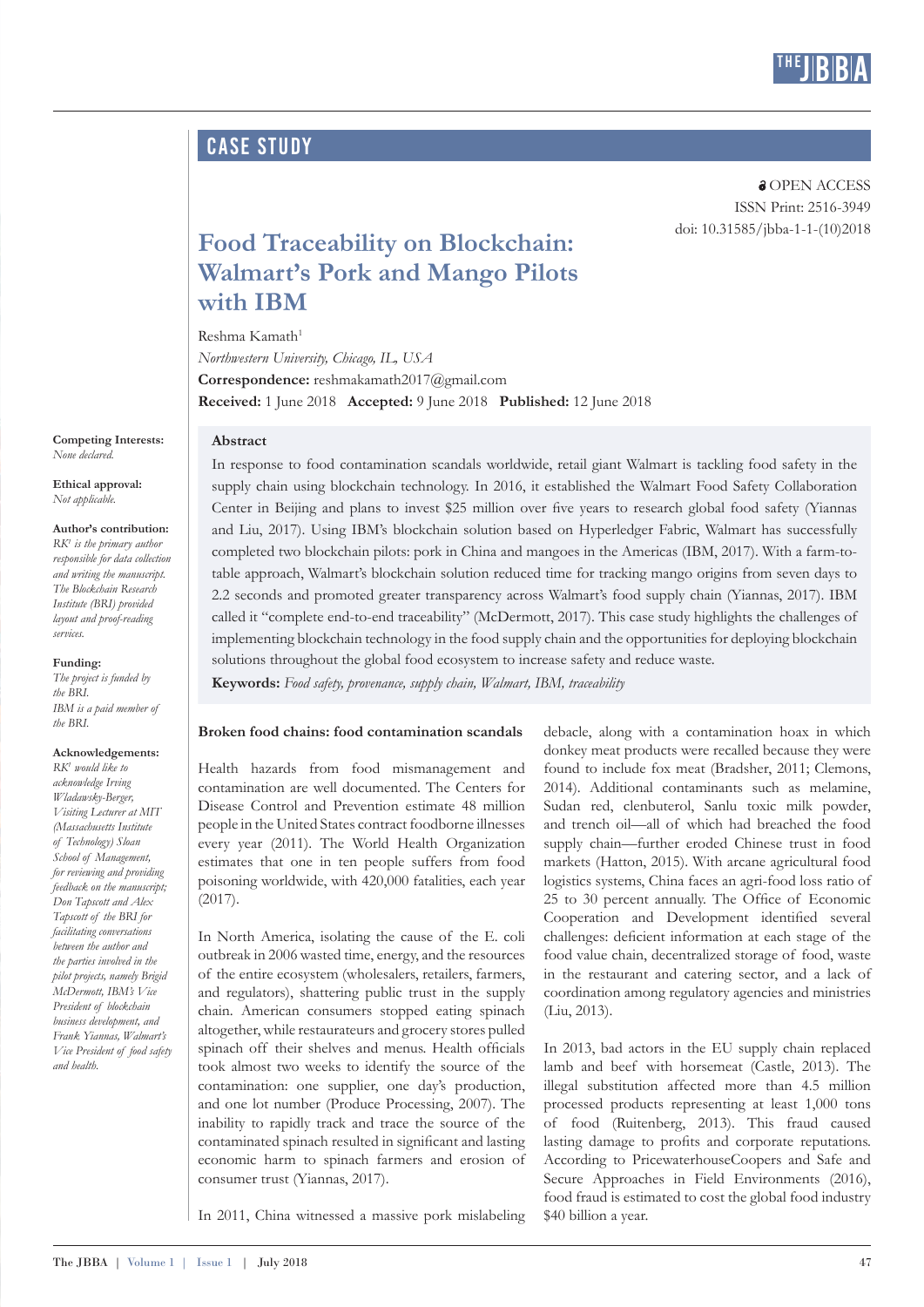In July 2017, papayas in the US market were linked to a multi-state outbreak of Salmonella. By mid-August 2017, the CDC reported 173 cases of salmonellosis, 58 hospitalizations, and one death across 21 states (2017). Health officials advised consumers to avoid eating papayas and retailers not to sell them. Even by replicating measures in the spinach outbreak, health officials took almost three weeks to trace the source to a single farm in Mexico. Papaya farmers from unaffected areas suffered economic losses because of the inability to rapidly track and trace food products (Yiannas, 2017).

The inability to trace products in the supply chain comes from the disparate record-keeping methods in use (Culp, 2013). The widely-accepted "one up, one down" (OUOD) approach—whereby food supply chain participants know only the immediate supplier (one link up the chain) and the immediate customer (one link down the chain) for a product—is simply insufficient. In suspected contaminations, investigators review paper documentation step by step. Erroneous or incomplete data can further delay their investigations. Multi-ingredient foods and bulk containers may include elements from a variety of sources and multiple countries and traceability gets even more complicated. As a precautionary step, entire shipments are thrown out under OUOD parameters (Blanchfield and Welt, 2012). With blockchain technology, such food shipments "will be identified as being safe at a much earlier juncture," while saving millions in sales as well as valuable human lives (Hodge, 2017).

# **Walmart's blockchain pilots for food provenance**

Walmart worked with IBM to develop and implement its food provenance pilots using blockchain technology (Tiwari, 2016). According to McDermott (2017), "Blockchain solves business problems where trust is part of the solution" by providing what traditional databases cannot: data immutability as well as speed and security of dissemination.

Leaders at IBM recognized that they could accelerate the adoption of blockchain and avoid a proliferation of internal systems and data formats by using existing open standards such as the Electronic Product Code Information Services and Core Business Vocabulary of Global Specifications 1 (Blanchfield and Welt, 2012). IBM's blockchain is based on Hyperledger Fabric, which supports modular architecture and plug-andplay components such as consensus and membership services (IBM, 2017). It allows both efficient data capture and data control. Most importantly, users have a shared view of the truth at any point in time as well as ownership and control over their own information. Records include audits, agricultural treatments, identification numbers, manufacturers, available device updates, known security issues, granted permissions, and safety-protocols, all logged in real time and permanently stored as e-certificates.

This foundational trust has a flywheel effect. According to McDermott (2017), "The trust it delivers enables more efficient and complete sharing of the critical data that drives enterprise transactions."

# **Pork chains across China**

China is both a leading importer of pork and a producer of nearly half of the world's pork; large, industrialized pork production systems similar to those in the United States have been displacing small-scale "backyard" pork producers (Gale, 2017). In line with this trend, government officials in China called for the country's pork industry to modernize its production system from farm to fork.

As consumer focus in China has shifted to food safety and quality, trust is critical to purchasing decisions. The Chinese government is investing heavily in its food system, upping food inspection and safety methods, putting pressure on production systems, and partnering with corporate retail giants. Given the country's sizeable population and its immense appetite for pork (with an annual consumption of 12.7 million tons), Walmart had an incentive to explore new technologies for creating trust in food provenance in China (Bunge, 2015).

#### **Collaboration, collaboration, collaboration**

In October 2016, Walmart launched the Food Safety Collaboration Center (Burkitt, 2014). At the center's opening, Doug McMillon, president and CEO of Walmart Stores, said, "By bringing together the best food safety thinkers from across the food ecosystem, from farmers to suppliers, retailers to policy regulators, we'll accelerate food safety awareness and help make Chinese families safer and healthier" (Walmart, 2016). The center studies food-borne contaminants and develops risk assessment models that other corporations and organizations will be able to use (Bloomberg, 2016). Walmart also invested in foodrelated technologies to detect food-borne pathogens and to monitor packaged food for contamination in the supply chain.

Cooperation with governmental entities was crucial to the success of Walmart's blockchain pilot. Regulators were enthusiastic about blockchain technology and its potential, as it aligned with their work (McDermott, 2017). With collaborators in place and a green light from regulators, Walmart was ready to apply features of blockchain technology to pork safety and supply chain management.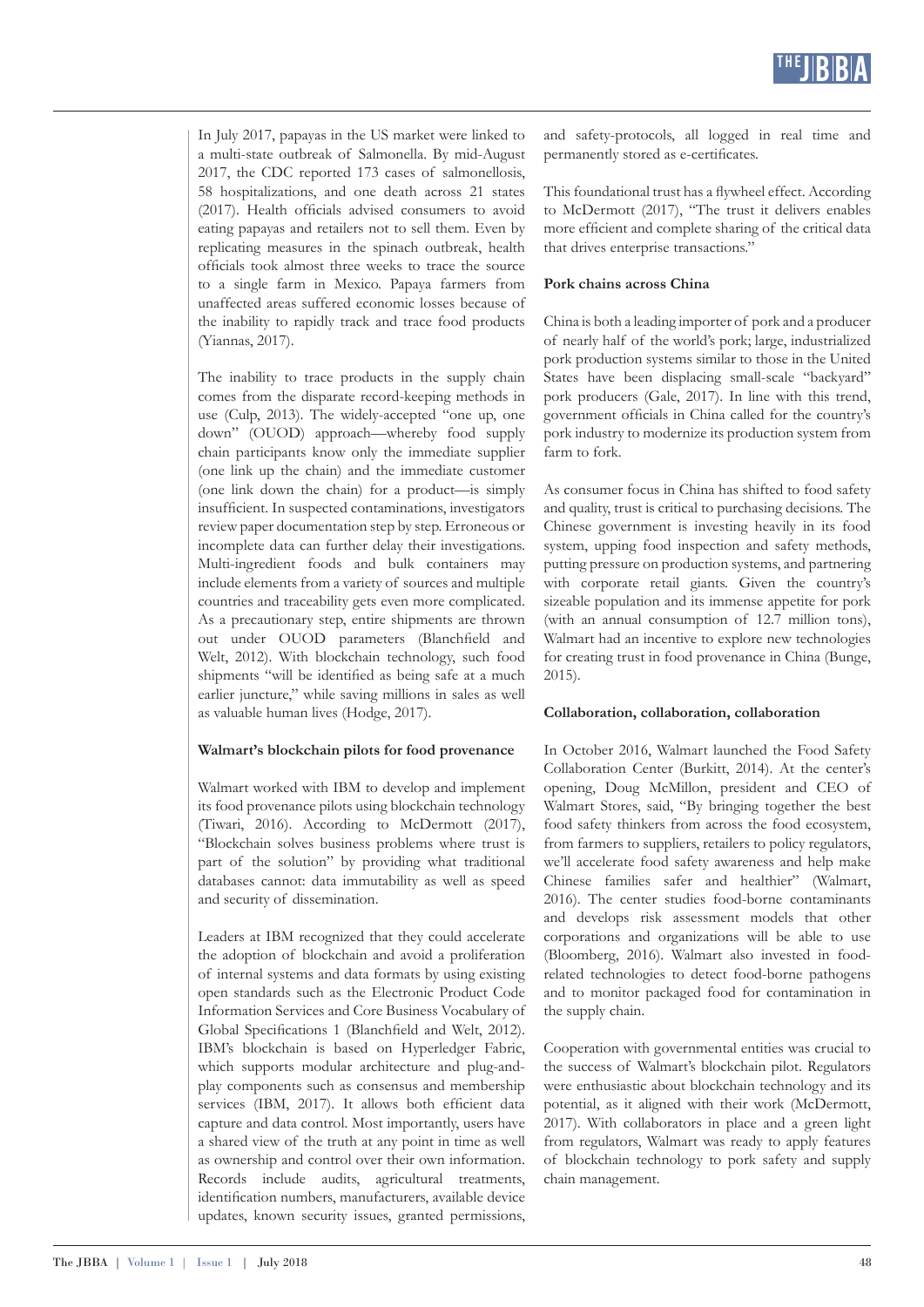# **Farm and slaughterhouse tracking**

For pork, the process begins at pens—where every pig is smart-tagged with bar codes—and follows the product all the way to packaged pork. While using radio frequency identification and cameras, participants record the pig's movement as well, and cameras installed in slaughterhouses capture the entire production process. These efforts protect both piglets and sows and modulate temperature so that babies stay warm while mothers stay cool (Clark, 2017).

In pork production, shipping trucks have deployed temperature and humidity sensors, along with global positioning and geographic information systems, to ensure the meat arrives at retailers under safe conditions; Walmart can trace whereabouts of trucks and monitor conditions in each refrigerated container and, if conditions exceed established thresholds, receive alerts to prompt corrective action (Gale, 2017).

#### **Walmart distribution center and store tracking**

With blockchain, procurement managers can remotely trace all information, from expiration dates to warehouse temperatures (Kaye, 2016). Information about farm origination, batch numbers, processing data, soil quality and fertilizers, and even storage temperatures and shipping details can be uploaded on an e-certificate and linked to the product package via a QR code (Murphy, 2016).

Walmart's blockchain pilot involved different systems of data capture and improved speed and accuracy in providing relevant information from the farm to the store (Blanchfield and Welt, 2012). Such systems typically include Global Trade Identification Number with a handler's production lot or batch number (National Mango Board, 2017).

Traceability improves food safety and public confidence. Should any tainted food reach a consumer, the system can better pinpoint which products should be discarded without jeopardizing an entire product line (Bottemelier, 2011). This holistic traceability model has the potential to cut costs of product recalls, reduce process inefficiencies, and enable retailers to track individual pork products in seconds, not days (Del Castillo, 2016).

#### **Mango chains in the Americas**

Walmart concurrently conducted a pilot using IBM's Hyperledger-based blockchain\* to trace sliced mangoes from South and Central America to North America (Burkitt, 2014). Mangoes as well as mango origins and derivatives are shipped worldwide and susceptible to Listeria and Salmonella contaminations (Yiannas, 2017; Andrews, 2012). Therefore, Walmart's mango pilot had

to demonstrate transferability and accountability across borders (Andrews, 2012) so that, were there another recall of such produce, blockchain traceability would enhance public trust in the information about the supply (McDermott, (2017).

*\* (Hyperledger is a non-paying affiliate of the Blockchain Research Institute.)*

#### **Food production: pre-seedling stage**

In production, mangoes can suffer from "fruit decay, surface defects, internal breakdown symptoms, chilling and heat injury, disorders during ripening, and more" (National Mango Board, 2017). The production phase tends to require an all-hands-on-deck approach. Producers may cut corners by using contaminated fertilizers, hiring children, paying poverty wages, or requiring laborers to work extremely long days. Workers may have no contracts and no trade union to defend their interests (Humbert, 2013). Marginalized farmers have limited information on market prices and production inputs, limited quality control, variable access to quality fertilizer and pesticide, and nonexistent bargaining power with traders (Matta, 2013). Blockchain technology can raise red flags as to these practices (Van der Wal, 2013).

#### **Food processing: warehouse storage stage**

Greater perishability of agri-foods mandates an exacting check of temperature and moisture in the logistics process (Ontario, 2016). For mangoes, Walmart analyzes fruit quality throughout the supply chain—on the tree, at harvest, at the packing shed, at wholesale markets and at retail outlets—to determine quality and marketability at each stage. Such analysis could help to anticipate potential losses from sap burn, bruising, physical damage, diseases, poor methods of harvesting, and poor transportation from packing shed to wholesale markets (Mazha, 2010). At all stages, participants can collect and store data to benchmark industry performance beyond traditional practices (Matta, 2013).

#### **Food distribution and aggregation: shed stage**

Mango importer facilities and retail distribution centers inspect for quality, measure and record shipments, document proper certificates, ascertain cargo and temperature excursions, measure temperature, sample at arrival, and evaluate external and internal quality (National Mango Board, 2017). All these data can be stored and traced on a blockchain. In distribution, blockchain-connected devices and smart sensors will eventually be able to record produce damage caused by excessive sunlight (or any rotting of meat) due to temperature and humidity (Gantait, 2017).

Walmart is working with shipping and logistics providers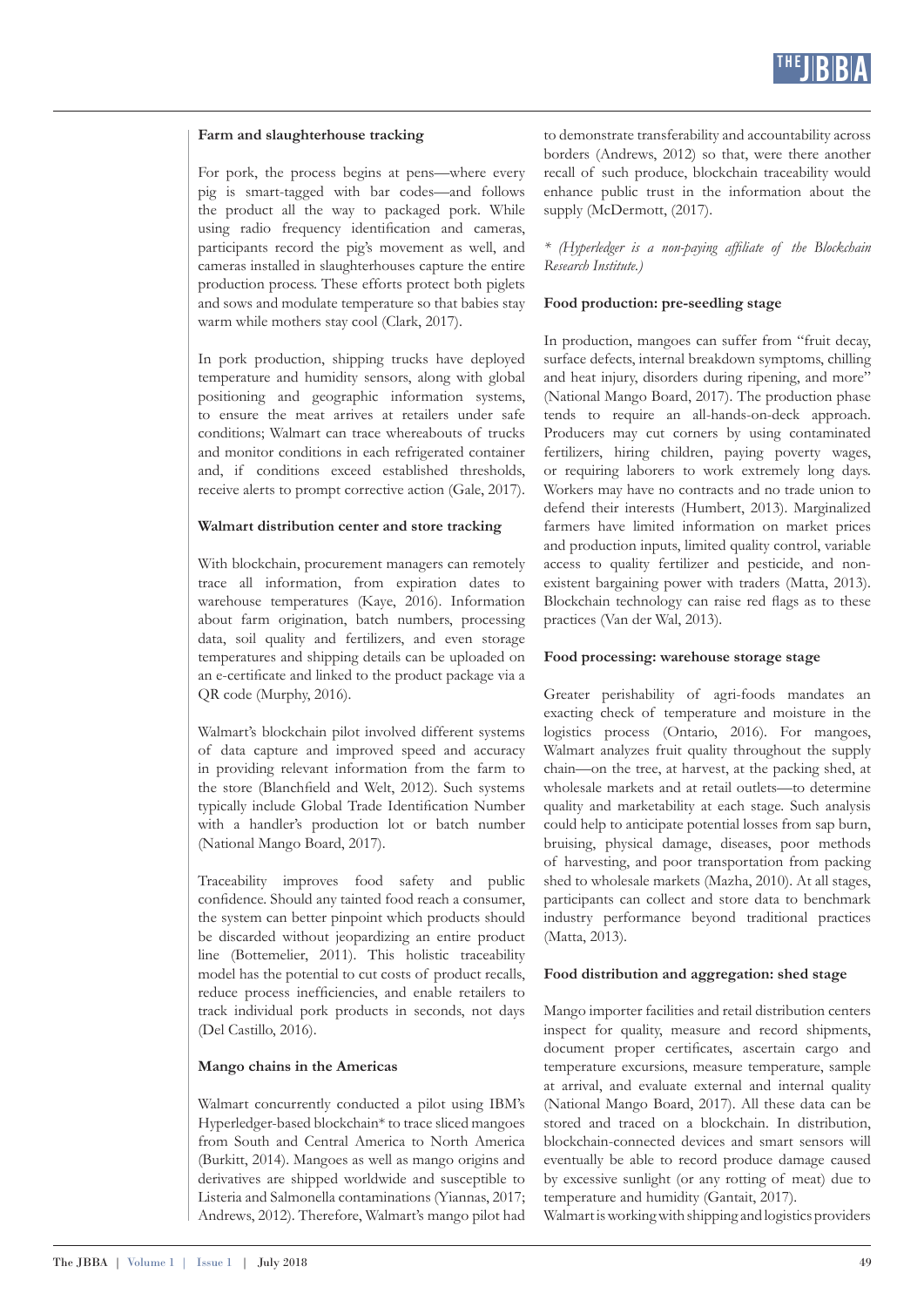to improve data capture of bills of lading (or warehouse warrants) and propel invoice consents, dispute resolution, and cargo provenance and tracking. For example, distributed ledger technology has the ability to record updates to legal agreements and platforms, thereby ensuring both legal and security integrity (essDOCS, 2017). Walmart has a patent application for a "delivery management system" involving distributed ledgers, robotics, and sensors (Hackett, 2017). IBM is also developing blockchain solutions for cross-border supply chains in collaboration with the global transport and container logistics giant, Maersk (IBM, 2017).

# **Marketing and retailing: supermarket stage**

Traceability is a major competitive advantage for supply chain participants (Webb, 2004). Supermarkets will be able to connect their enterprise resource planning and point-of-sale systems to the blockchainenabled platform and trace every item sold. According to Yiannas, "With blockchain, you can do strategic removals, and let consumers and companies have confidence" (Kharif, 2016). Retailers should be able to generate customer loyalty with transparent record keeping and could slash recall costs and increase profits, while reducing their risk exposure (Simon, 2016).

# **Household and food purchasing: consumer stage**

Should a consumer fall ill, "Walmart will be able to obtain crucial data from a single receipt, including supplies, detail on how and where food was grown and who inspected…from the pallet to the individual package" (Kharif, 2016). Customers can also provide retailers with specific feedback regarding quality that can be linked to growers and sources (Yiannas, 2017). In addition, customers can enjoy reduced prices and fresher produce and know when their groceries will arrive. Restaurant owners and managers of school and government cafeterias will also benefit: by "digitally tracking the provenance and movement of food throughout the entire supply chain, purveyors have instant quality assurance that the products they receive and serve customers are safe" (Van Kralingen, 2016). Food inspectors could include restaurant or cafeteria health and safety ratings on the blockchain as well.

# **Post-cumulative data capture: post-harvesting or finish**

Whether pork or mangoes, Walmart's blockchain pilots have the capacity to document post-cumulative losses from potential supply chain inefficiencies (Gantait, 2017). Such digital tracking could enhance food safety mechanisms, provide quality assurances, and smooth supply chain disruptions from food wastage and spoilage. Each transaction will generate a proof of record, from the pre-seedling stage to the consumer's table at home. Combined with data analytics and existing industry standards, the entire supply ecosystem should benefit from such a comprehensive data snapshot.

### **Discussion**

Blockchain has demonstrated its potential for providing greater transparency, veracity, and trust in food information so that supply chain members can act immediately, should problems arise. To evolve their blockchain solution and apply it to the global food system, IBM and Walmart expanded their collaboration to include Dole, Driscoll's, Golden State Foods, Kroger, McCormick and Company, McLane Company, Nestlé, Tyson Foods, and Unilever (IBM, 2017).

Traceability is essential in preventing or responding quickly to food contamination, disease, drug or pesticide residues, or attempted bioterrorism (IAEA, 2011). According to McDermott (2017), "Blockchain is not solving a technical problem, it is solving a social problem." With prevention, preparedness, and proof, Walmart's blockchain pilot serves a larger purpose and has a positive effect on the Walmart brand.

Walmart's blockchain solution needed to be "businessdriven and technology-enabled," the capacity to solve such business problems as time efficiencies, cost reduction, long-term good will, and revenue generation (Burkitt, 2014). Ensuring value for all participants in the ecosystem will be critical to wider adoption; breeders/farms, processing plants, cold storage facilities, distribution centers, and retail stores need to have a strong value proposition to join.

To maintain whole-chain traceability, this kind of initiative requires leadership to coordinate stakeholders and promote awareness of different technology solutions. "This is not about competition, this is about collaboration," according to Yiannas (2017). "[It's about] creating a solution that offers shared value for stakeholders." Throughout the product life cycle, supply chain participants were able to record, crosscheck, and ensure a product's authenticity and trace its movement and quality (Doyle, 2014). This information gave all participants greater control over their brands and businesses and supported deeper learning capacities from enhanced gathering of data and analytics. Such a supply chain network could eventually include research and development centers, primary production facilities, aggregation and mobilization providers, trading and grading participants, wholesalers, retailers, and customers (Matta, 2013).

Blockchain technology enables food traceability to the item level, not just batch level, so that participants can trace each item in the supply chain (Wuest, 2015). Walmart's blockchain pilot identified which data were relevant to capture and compiled a list of mandatory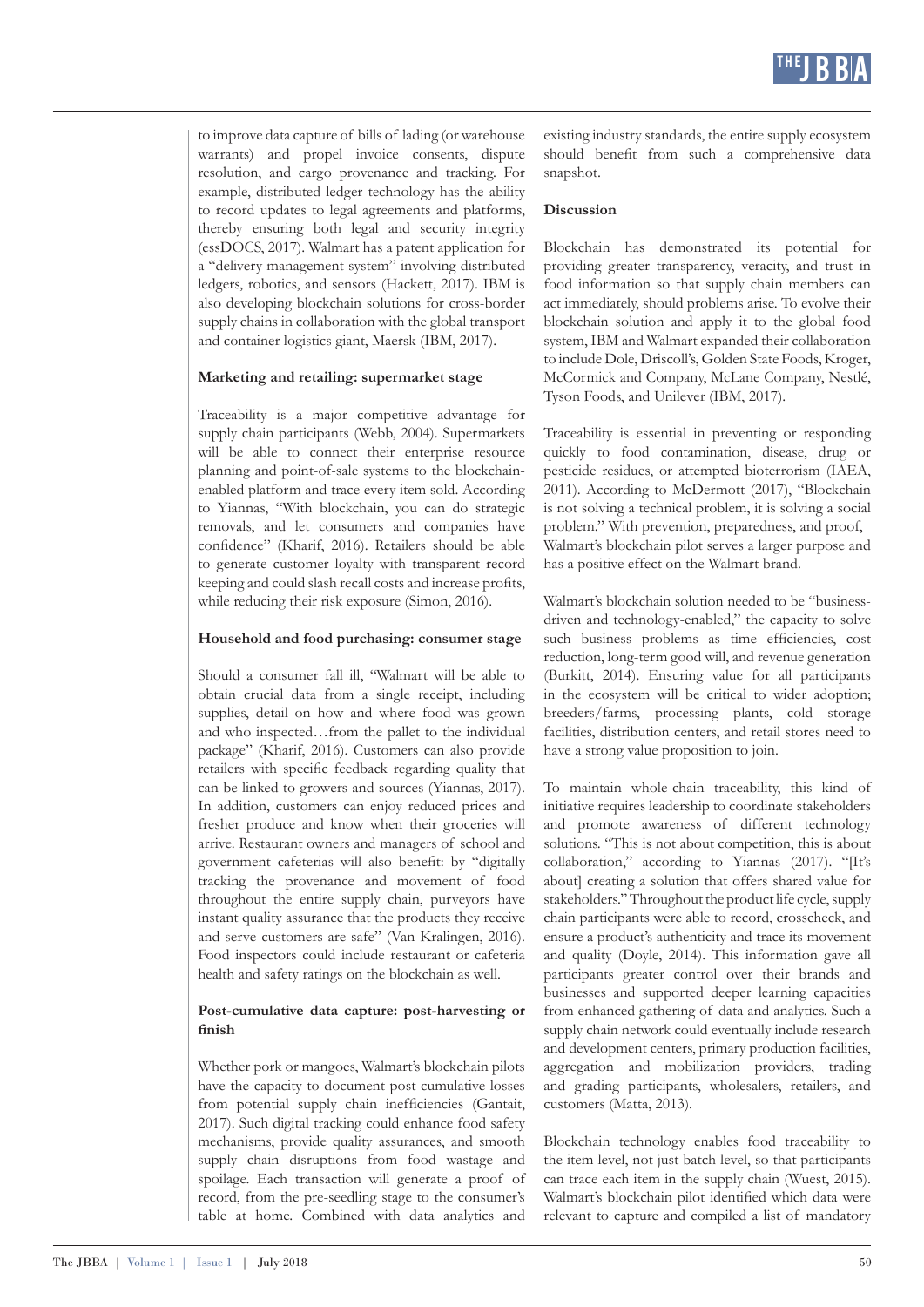attributes (lot number, pack date, quantity shipped, unit of measure, purchase order number, shipment identifiers) and a list of optional attributes (carton serial numbers, pallet number, harvest date, buyer identifier, vendor/supplier identifier). Consistency is key. Pilot leaders should adopt data structures that align with standards and develop requirements for master data and guidelines for data retention (Can-Trace Secretariat, 2004). This supply chain portrait accounts for interoperability among ledger participants with an in-depth grasp of data.

Walmart chose IBM's blockchain solution because it was "not recreating supply chain, but leveraging existing technologies to enhance supply chain traceability using Hyperledger" (Burkitt, 2014). Like Walmart's blockchain pilot, "traceability systems that are integrated with existing company business practices are more likely to be maintained and more likely to be accurate than stand-alone traceability systems" (Can-Trace Secretariat, 2004). "Visibility, optimization, and demand" are key challenges in creating interoperable devices and platforms (Gantait, 2017).

Walmart took a three-pronged approach to cultivating knowledge in food safety and delivery in China. First, it collaborated with a non-profit in China that provides food safety education developed for children. Second, it brought together American and Chinese academics and Chinese poultry producers to study safety in poultry supply chains. Third, it pooled talent from top academic institutions to leverage supply chain analytics and superior technology (Lindell, 2016). This approach will instantaneously predict and detect areas of greatest vulnerability and threats for food adulteration in China's food supply chains.

Walmart will continue to experiment, scale, and learn from its blockchain pilots as it builds coalitions within the supply chain ecosystem where members are seeking to implement blockchain applications more broadly. Blockchain is bigger and broader than these pork and mango pilots. However, for Walmart, blockchain technology was deployed specifically to solve societal issues of broken food chains. Leveraging existing devices and sensors, Walmart's blockchain pilots identify systemic vulnerabilities in the food supply chain and go beyond technology and business to regain people's trust and confidence in food.

### **References**

*Allison, I., "IBM enlists Walmart, Nestlé, Unilever, Dole for food safety blockchain," International Business Times, August 24, 2017. www.ibtimes.com/ibm-enlists-walmart-nestleunilever-dole-food-safety-blockchain-2582490.*

*Andrews, J., "Mango outbreaks connected through interviews," Food Safety News, October 26, 2012. http://www.*

*foodsafetynews.com/2012/10/mango-outbreaks-connectedthrough-interviews/#.WYtxMneGPBI.*

*Blanchfield, J.R., and B. Welt, "Food traceability," The International Union of Food Science and Technology, March 2012. www.iufost.org/iufostftp/IUF.SIB.Food%20 Traceability.pdf.*

*Bloomberg, "Walmart to invest 25 million in china food safety research," Bloomberg Markets, October 19, 2016. www. bloomberg.com/news/articles/2016-10-19/Walmart-toinvest-25-million-in-china-food-safety-research.*

*Bottemelier, H., "IBM and China Team Up to Build Pork Traceability System," Food Safety News, Dec. 19, 2011. www. foodsafetynews.com/2011/12/ibm-and-china-team-up-tobuild-pork-traceability-system/#.WZjWBCiGPIU.*

*Bradsher, K., "Chinese city shuts down 13 Walmarts," New York Times, October 11, 2011. www.nytimes. com/2011/10/11/business/global/wal-marts-in-china-cityclosed-for-pork-mislabeling.html.*

*Bunge, J., "How to satisfy the world's surging appetite for meat," Wall Street Journal, December 4, 2015. www.wsj. com/articles/how-to-satisfy-the-worlds-surging-appetite-formeat-1449238059.*

*Burkitt, L., "Walmart to triple spending on food safety in China," Wall Street Journal, June 17, 2014. .www.wsj. com/articles/Walmart-to-triple-spending-on-food-safety-inchina-1402991720.*

*Can-Trace Secretariat, "Can-Trace pork pilot project report," Can-Trace, Electronic Commission of Canada, Agriculture and Agri-Foods Canada, 2004. www.can-trace.org/portals/0/ docs/Can-TracePorkPilotProjectReport.pdf.*

*Castle, S., "Europe says tests show horse meat scandal is 'food fraud,'" New York Times, April 16, 2013. www.nytimes. com/2013/04/17/business/global/european-study-affirmsrole-of-fraud-in-horsemeat-scandal.html.*

*Center for Food Safety and Applied Nutrition, "FDA investigates multiple Salmonella outbreak strain linked to papayas," August 18, 2017. www.fda.gov/food/RecallsOutbreaksEmergencies/ Outbreaks/ucm568097.htm.*

*Centers for Disease Control and Prevention, "Foodborne illnesses and germs," June 2011. www.cdc.gov/foodsafety/ foodborne-germs.html.*

*Clark, J., "Pig premise ID registrations top 13 thousand and growing," The Pig Site, August 2, 2017. www.thepigsite. com/swinenews/43919/pig-premise-id-registrations-top-13 thousand-growing.*

*Clemons, S., "China's latest food scandal: fox-tainted donkey meat," The Atlantic, January 2, 2014. www.theatlantic.com/*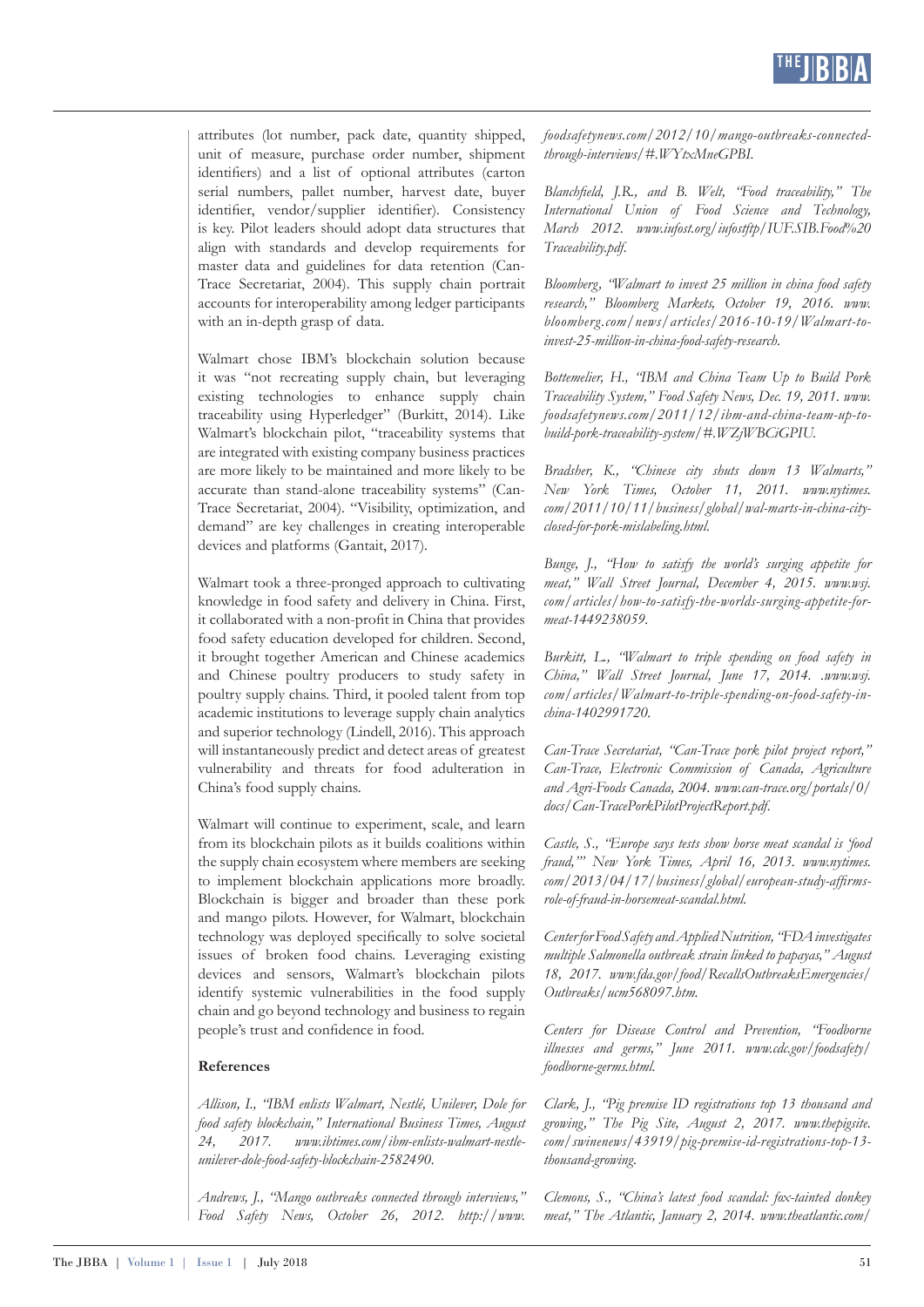*international/archive/2014/01/chinas-latest-food-scandalfox-tainted-donkey-meat/282776.*

*Culp, S., "Supply chain disruption a major threat to business," Forbes, February 15, 2013. www.forbes.com/sites/ steveculp/2013/02/15/supply-chain-disruption-a-majorthreat-to-business/#2ed93c7673b6.*

*Del Castillo, M., "Walmart blockchain pilot China pork market," CoinDesk, October 19, 2016. www.coindesk.com/ walmart-blockchain-pilot-china-pork-market*

*DeCovny, S., "Blockchain in supply chain: edging toward higher visibility," ChainBusinessInsights.com, Chain Business Insights LLC, May 2017. www.chainbusinessinsights.com/ uploads/1/0/0/0/100045726/blockchain\_in\_supply\_ chain\_survey\_brief\_-final.pdf.*

*Doyle, T., "Enabling trusted trade through secure track and trace technology," World Customs Journal. International Network of Customs Universities, Vol. 8, Issue 1, Section 2, Practitioner's perspective, March 2014. worldcustomsjournal. org/Archives/Volume%208%2C%20Number%201%20 (Mar%202014)/14%20Doyle.pdf*

*essDOCS, "2017 blockchain for freight panel," March 3, 2017.*

*Food Safety News, "Organic mangoes recalled for possible listeria contamination," May 26, 2014. www.foodsafetynews. com/2014/05/organic-mangos-recalled-for-possible-listeriacontamination/#.WYtxqneGPBI.*

*Gale, F., "China's pork imports rise along with production costs," Economic Research Services, US Department of Agriculture, January 2017. www.ers.usda.gov/webdocs/ publications/81948/ldpm-271-01.pdf?v=42745.*

*Gantait, A., J. Patra, and A. Mukherjee, "Integrate device data with smart contracts in IBM blockchain," IBM Developer Works, January 9, 2017. www.ibm.com/developerworks/ cloud/library/cl-blockchain-for-cognitive-iot-apps-trs/index. html.*

*GS1 AISB, "GS1 recommends use of existing data standards in enterprise blockchain implementations," The Global Language of Business, 2017. www.gs1.org/sites/default/files/ docs/internet-of-things/gs1-blockchain-pov-paper-a4.pdf.*

*Hackett, R., "Walmart blockchain drones patent," Fortune, May 30, 2017. fortune.com/2017/05/30/walmartblockchain-drones-patent.*

*Hatton, C., "Will China's new food safety rules work?" BBC News, Beijing, September 30, 2015. www.bbc.com/news/blogschina-blog-34398412.*

*Hodge, S., "Can blockchain technology transform safety standards in the global food supply chain?" Supply Chain Digital,*  *August 25, 2017. www.supplychaindigital.com/technology/canblockchain-technology-transform-safety-standards-global-foodsupply-chain.*

*Humbert, F., "Mangoes with blemishes: the market power of German supermarket chains and unfair working conditions in Peru," www.oxfam.de, Oxfam Deutschland e.V, June 2013. www.oxfam.de/system/files/130705\_oxfam\_mangostudie\_ englisch\_web.pdf.*

*IBM, "Hyperledger–open source blockchain for business – IBM Blockchain," IBM Cognitive Advantage Reports, IBM Corporation, 2017. www.ibm.com/blockchain/hyperledger. html.*

*IBM, "IBM announces major blockchain collaboration with Dole, Driscoll's, Golden State Foods, Kroger, McCormick and Company, McLane Company, Nestlé, Tyson Foods, and Unilever, and Walmart to address food safety worldwide," press release, IBM.com, August 22, 2017. www-03.ibm.com/press/ us/en/pressrelease/53013.wss.*

*IBM, "Maersk and IBM unveil first industry-wide crossborder supply chain solution on blockchain," press release, IBM.com, March 5, 2017. www-03.ibm.com/press/us/en/ pressrelease/51712.wss.*

*Kaye, L. "Responding to food safety concerns, Walmart invests \$25 million in China," Triple Pundit, Oct. 25, 2016. www. triplepundit.com/2016/10/responding-food-safety-concernswalmart-invests-25-million-china.*

*Kharif, O., "Walmart tackles food safety with trial of blockchain," Bloomberg Technology, Bloomberg LP, November 18, 2016. www.bloomberg.com/news/articles/2016-11-18/ wal-mart-tackles-food-safety-with-test-of-blockchain-technology*

*Lindell, C., "Walmart to invest in \$25M in food safety in China," Food Engineering, BNP Media, October 20, 2016. www.foodengineeringmag.com/articles/96277-walmart-toinvest-25m-in-food-safety-in-china.*

*Lui, G., "Food losses and food waste in china: a first estimate," Office of Economic Cooperation and Development, 15 June 2013. www.oecd.org/site/agrfcn/Food%20losses%20and%20 waste%20in%20China\_Gang%20Liu.pdf.*

*Matta, M., et al, "Mango supply chain: who is more sustainable—MNC or co-operative society?" The George Washington University School of Business, March 20, 2013. talkaboutfoodjb.files.wordpress.com/2013/08/f\_brittell\_ gautam\_keefe\_mata\_shah\_wang.pdf.*

*Mazhar, M.S., et al., "Managing mango fruit quality through the supply chain: a Pakistan case study," Institute of Horticultural Sciences, University of Agriculture, November 2010. www. researchgate.net/publication/235258157\_Managing\_Mango\_ Fruit\_Quality\_through\_the\_Supply\_Chain\_A\_Pakistan\_ Case\_study.*